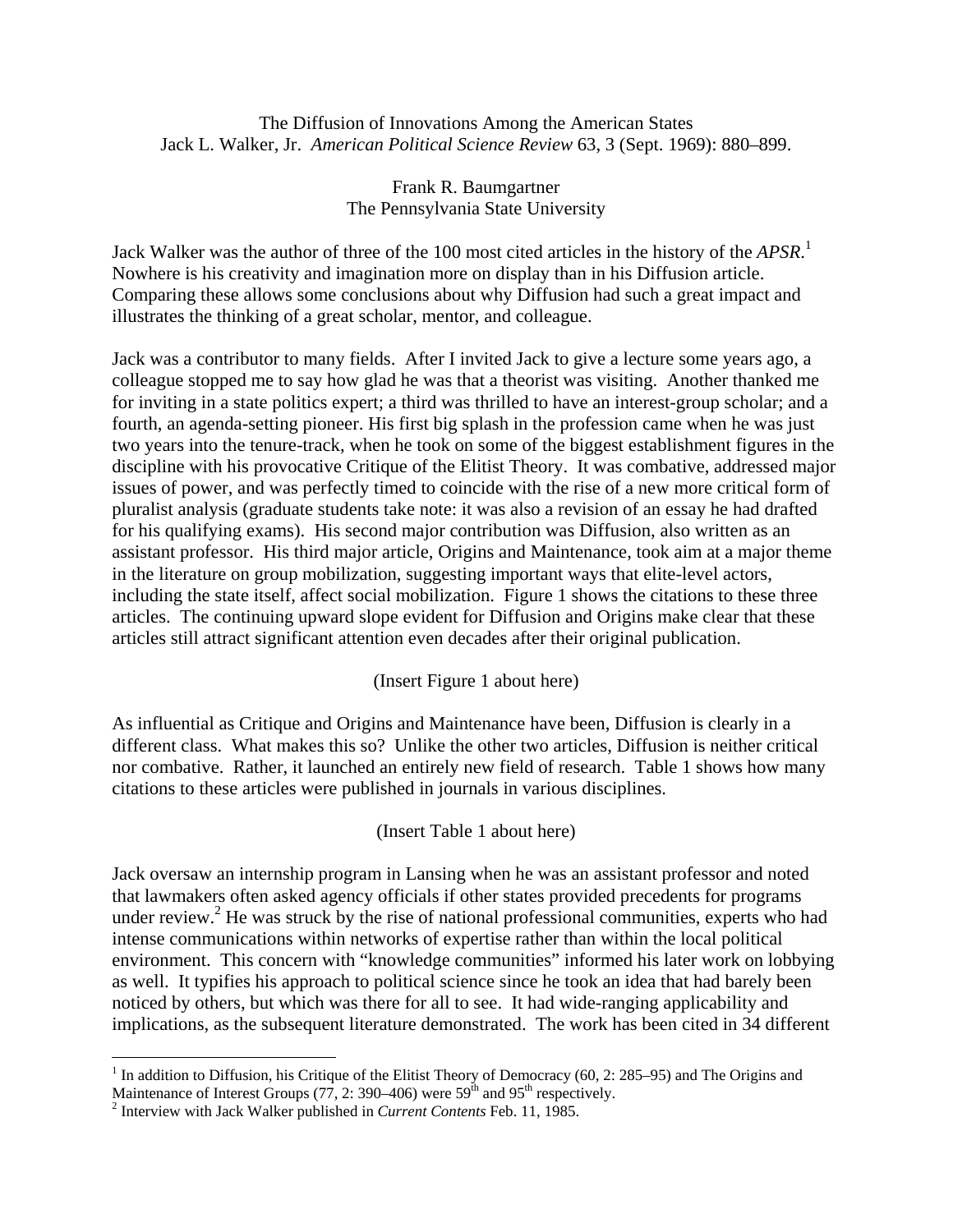disciplines, and it is almost as widely used outside of political science as within our discipline. Within political science, the article led to some controversy and methodological critique (something Jack never minded!), and generated an entire new field of research which remains vibrant today (in fact, three other articles on diffusion, by Mohr, Gray, and Berry and Berry, are on the *APSR* 100+ list). Of course, not everyone who has cited Diffusion has probably read it carefully; as the first cite in its field, it appears often to be used as a simple reference to justify an assumption that diffusions do, in fact, spread rapidly. In fact, Jack was just as interested in those innovations that did not diffuse and in those states that were proud to be laggards.

One sign of Jack's creativity comes from remembering that all this stemmed from a Department Head's assignment to supervise an internship program in the state capital. With nothing else to do between meetings, he developed an entirely new research paradigm. The list of scholars having published three articles in the list of top APSR citation-getters includes such luminaries as Warren Miller, Don Stokes, Ron Inglehart, Phil Converse, and others.<sup>[3](#page-1-0)</sup> No one appears on this list four times. If Jack had not been killed in a car accident sixteen years ago, in the prime of his career, maybe he would have broken that tie.

 $\overline{a}$ 

<span id="page-1-0"></span> $3$  As Jack (a former Michigan Department Head) might have said, MGoBlue.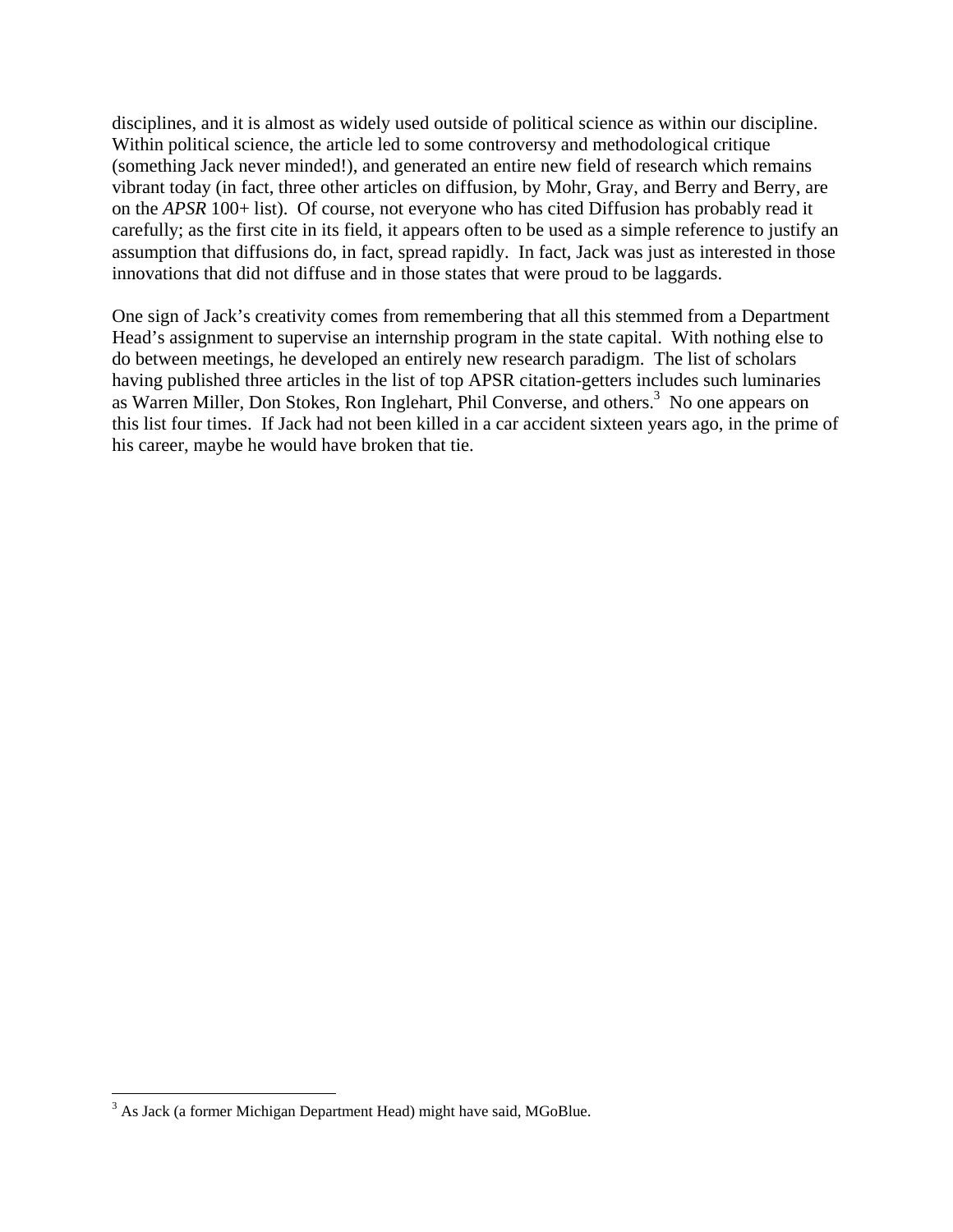|                                                             | Critique | Origins | Diffusion |
|-------------------------------------------------------------|----------|---------|-----------|
| <b>Total Citations</b>                                      | 102      | 167     | 464       |
| <b>Cites in Political Science Journals</b>                  | 82       | 97      | 271       |
| Sociology                                                   | 9        | 38      | 51        |
| Economics                                                   |          |         | 21        |
| Health                                                      |          |         | 21        |
| Law                                                         |          | 11      | 18        |
| Education                                                   |          |         | 16        |
| <b>Business</b>                                             |          |         | 16        |
| Geography                                                   |          |         | 16        |
| Other Disciplines (fewer than 9 cites each)                 | 11       | 21      | 34        |
|                                                             |          |         |           |
| Number of Disciplines where Cited                           | 10       | 14      | 20        |
| Source: Calculated from ISI Web of Science, April 17, 2006. |          |         |           |

Table 1. Citation Patterns for Three Articles by Jack Walker.



Figure 1. Cumulative Citations to Three *APSR* Articles by Jack Walker.

Source: Calculated from ISI Web of Science, April 17, 2006.